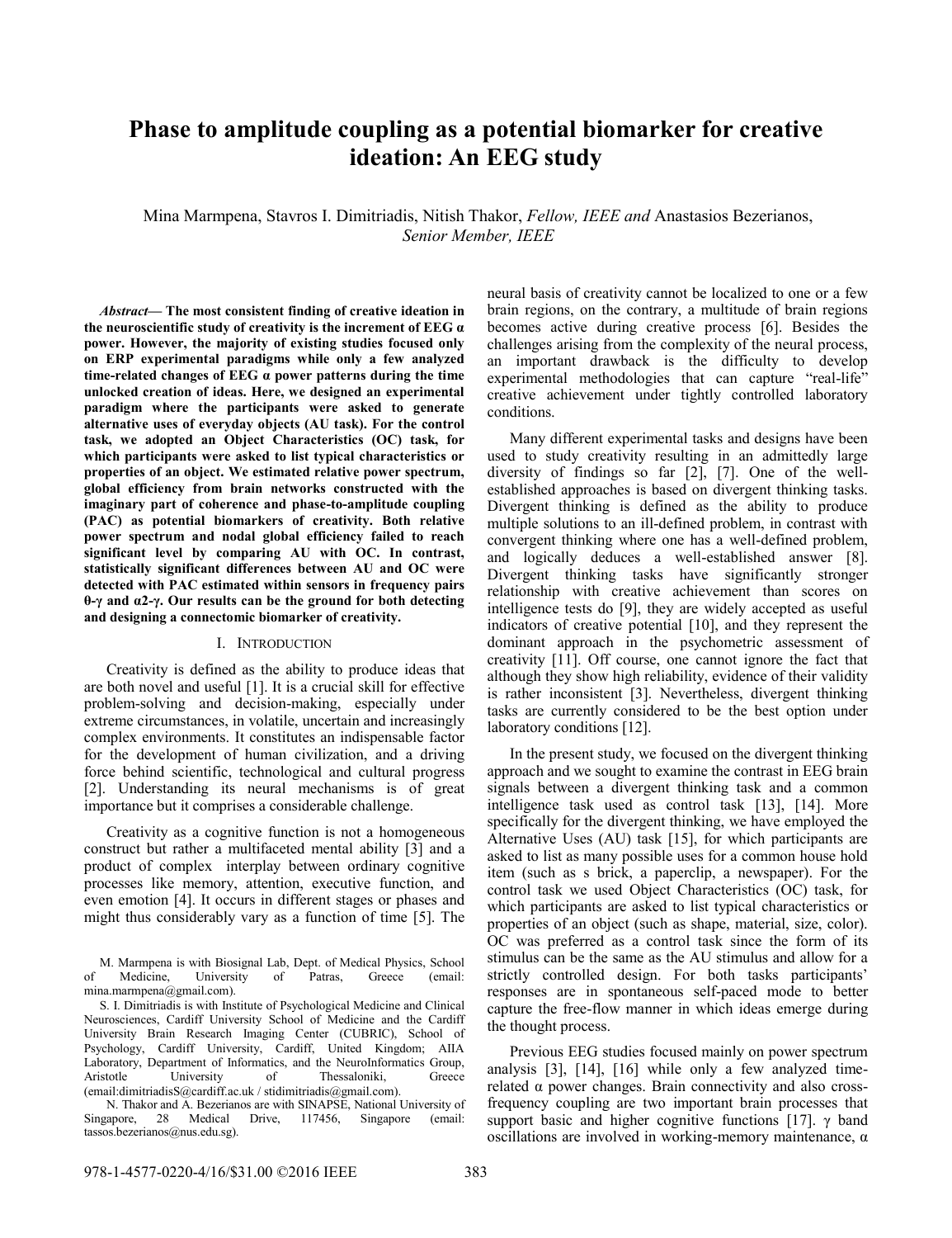band underlies the inhibition of task unrelated activity while θ frequency encapsulates the temporal organization of working memory task.

In the current study, we searched for potential biomarkers of creativity by adopting power spectrum analysis, network analysis and cross-frequency coupling namely phase-toamplitude coupling [18]. We hypothesized that phase-toamplitude coupling between the frequency pairs of  $\theta$  -  $\gamma$  and α2 - γ will reveal the multifunctional process of creativity [17]. The experimental design is presented in Section II, the adopted methodology in Section III, the description of the results are demonstrated in Section IV, while Section V is devoted for discussion and conclusions.

#### II. EXPERIMENTAL DESIGN AND DATA COLLECTION

## *A. Participants*

A total of 30 students were initially recruited from National University of Singapore to participate in this study. All participants were native speakers of English, righthanded, with normal or corrected-to-normal vision, and no reported history of CNS-affecting drugs, mental or neurological diseases. They all provided written informed consent and were reimbursed for their time. Three participants' data were excluded after data pre-processing stage due to excessive artifacts, resulting in a final sample of 27 subjects (14 females and 13 males, age range: 20-29, mean age: 23.11, std: 2.06). The study was approved by the Institutional Review Boards of the National University of Singapore.

# *B. Experimental task*

Each task consists of 15 trials and each trial lasts for 60 s (Fig. 1). During a trial, the name of an everyday object is projected with white letters on a black screen and the participants are asked to generate multiple responses according to the task requirements (alternative uses for the AU task and object characteristics for the OC). The 30 object names used as stimuli were selected according to specifications: not to have multiple meanings and to be at once recognizable as names of everyday objects that people use very often. To further ensure optimum control for priming effects, the objects presented as stimulus during each task were randomly selected from the objects pool and then presented in randomized order. Every trial is preceded and followed by the presentation of a white fixation cross. Between the two tasks a short break takes place. The order in which the two tasks are completed is counterbalanced to neutralize possible order effects in the data.



Fig. 1 Schematic representation of the tasks. Responses are sampled from the AU task.

# *C. Procedure*

Participants were seated comfortably in an armchair in front of a screen and a keyboard. The experimenters explained to them the two tasks with appropriate examples and asked them to press a response key every time they would come up with an idea and then announce it. After vocalizing their idea, they had to go back into generating more ideas for as long as the name of the object appeared on the screen. An experimenter had to press a key whenever the participants had concluded with the vocalization of their responses, so that the speech offset (Fig. 1) was also marked (speech onset was marked when the participants press the key after the idea had emerged in their mind). This set up allowed to discriminate the periods that capture the thinking process from the speaking intervals and to avoid intervals contaminated with artifacts caused by speech activity [3].

# *D. Data acquisition and pre-processing*

EEG data were collected using a Refa TMSi amplifier (TMSI B.V., Netherlands) and a WaveguardTM cap (CA-142; ANT Neuro, Netherlands) with 64 sintered Ag/AgCl electrodes and  $10k\Omega$  built in resistor. The electrodes were placed in accordance with the International 10-20 system. Two of the auxiliary inputs were used for collecting horizontal and vertical electrooculogram (hEOG and vEOG). The EEG data were recorded using the data acquisition software ASA-LabTM v4.7.12 (ANT Neuro, Netherlands), with a sampling rate of 256 Hz, referenced to the common average. Offline, the EEG data were band-pass filtered at 0.5- 40 Hz and epochs were extracted from -2 to 0 s relative to the response button click. All epochs were visually inspected and the ones contaminated with excessive artifacts were rejected. Independent components analysis was applied with AMICA algorithm [19] to detect EOG and other artifact related components and remove them from the data. Finally a surface Laplacian algorithm based on spherical splines [20] was applied on the data to increase topographical localization and facilitate electrode-level connectivity analysis.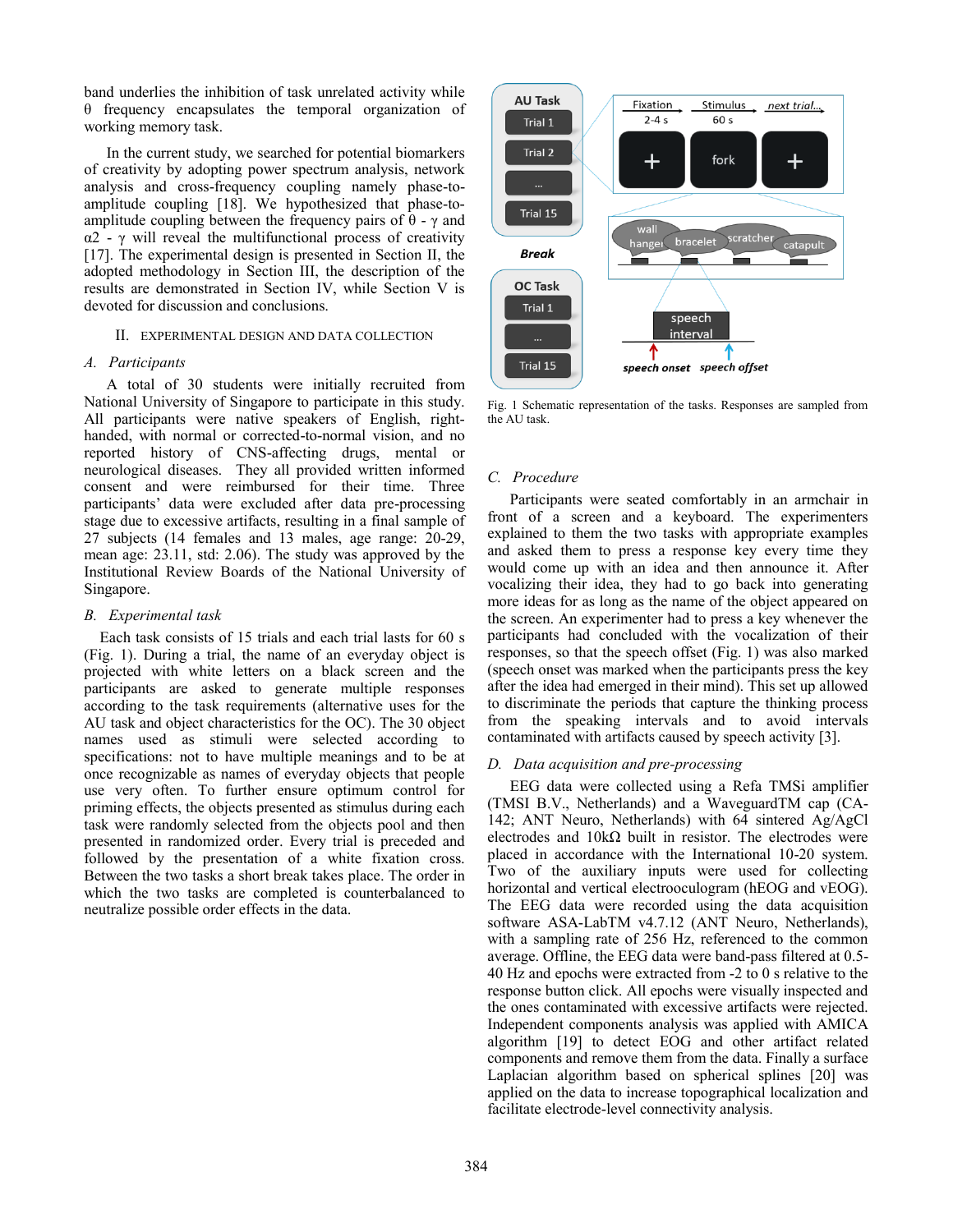#### III. DATA ANALYSIS

#### *A. Time-frequency decomposition*

The power spectrum of the single trials was derived with fast-Fourier-transform and then multiplied by the power spectrum of complex Morlet wavelets  $\exp(-t^2/2s^2)\exp(i2\pi f)$ , where *t* is time, *f* is frequency (increasing from 4 to 40 Hz, in 37 linearly spaced steps) and *s* is the standard deviation that defines the width of the wavelet (equal to n/2π*f* where *n* is the number of wavelet cycles, increasing from 4 to 10 cycles spaced in as many values as the frequencies; for balancing the trade-off between temporal and frequency precision; [21]). Subsequently, the inverse fast-Fourier-transform of the product which is a complex number for each time point and frequency was used to derive time-frequency power (squared magnitude). Finally, the initial epochs from -2.5 to 0 s were trimmed (from -2.3 to 0.3 s) to avoid edge artifacts caused by the wavelet convolution.

#### *B. Relative power*

We estimated the relative power spectrum for each sensor, trial and separately for each condition within the predefined frequencies of  $\theta$  (4-8 Hz),  $\alpha$ 1 (8-10 Hz),  $\alpha$ 2 (10-13 Hz), β1 (13-20 Hz), β2 (20-30 Hz) and γ (30-40 Hz).

#### *C. Brain Connectivity and Network Analysis*

Using the imaginary part of coherence [22], we constructed weighted graphs called hereafter functional connectivity graphs (FCGs) within the same frequencies as used in power analysis and via wavelet decomposition. The whole analysis was repeated on a single-trial basis and for each condition.

In order to preserve the most informative links from the full-weighted network and reveal the backbone of the brain network, we adopted a data-drive thresholding scheme based on the maximization of global cost efficiency. This technique was already used in previous studies [23], [24]. The code can be downloaded from author's website: http://users.auth.gr/~stdimitr/software.html

As a next step in our analysis, we estimated a well-known network metric called global efficiency for each sensor, trial and condition [24], [25].

#### *D. Phase-to-amplitude (PAC) coupling*

Phase-to-amplitude (PAC) coupling was adopted as a within sensor CFC estimator. PAC was estimated within sensors *Xi* ( $i=1...62$ ) between the frequency pairs θ-γ and α2γ. The PAC was computed via phase locking value (PLV) [18].

#### IV. RESULTS

#### *A. Condition-related changes based on relative spectrum*

No statistical differences were detected based on relative power spectrum on a sensor level between AU and OC conditions ( $p < 0.05$ ). On Fig. 2, increased power activity was demonstrated over frontal brain sites in  $\theta$  / $\alpha$ 1, over parietal brain sites in α1/α2 /β1 and bilaterally over temporal-parietal brain sites in β1/ β2 / γ frequencies.



Fig.2 Group-averaged relative power (RP) spectrum for both conditions AU and OC from  $θ$  to  $γ$ .

#### *B. Nodal global efficiency estimated over imaginary part of coherence*

No statistical differences were detected based on global efficiency on a sensor level between AU and OC tasks (p < 0.05). On Fig. 3, increased global efficiency was demonstrated over frontal brain sites and bilaterally over occipital brain areas in all the frequency bands.



Fig.3 Group-averaged nodal global efficiency (GE) for both conditions AU and OC from  $θ$  to  $γ$ .

#### *C. PAC estimates within sensors*

Statistical differences were detected based on PAC on a sensor level between AU and OC tasks ( $p < 0.05$ ; Wilcoxon Rank-Sum Test; Bonferroni Corrected). Specifically, in θ-γ, higher PAC was revealed for AU condition over CP4 and CP6 brain sites while in α2-γ, higher PAC was demonstrated in FC1 and CZ for AU condition compared to OC (Fig.4).



Fig.4 Group-averaged nodal Phase-to-Amplitude Coupling (PAC) for both conditions AU and OC and within frequency pairs  $\theta-\gamma$  and  $\alpha_2-\gamma$ . White circles denotes statistical significant differences of PAC on sensor level between the two conditions.

## V. CONCLUSION

In the present study, we analyzed power spectrum, brain networks and phase-to-amplitude coupling from an AU